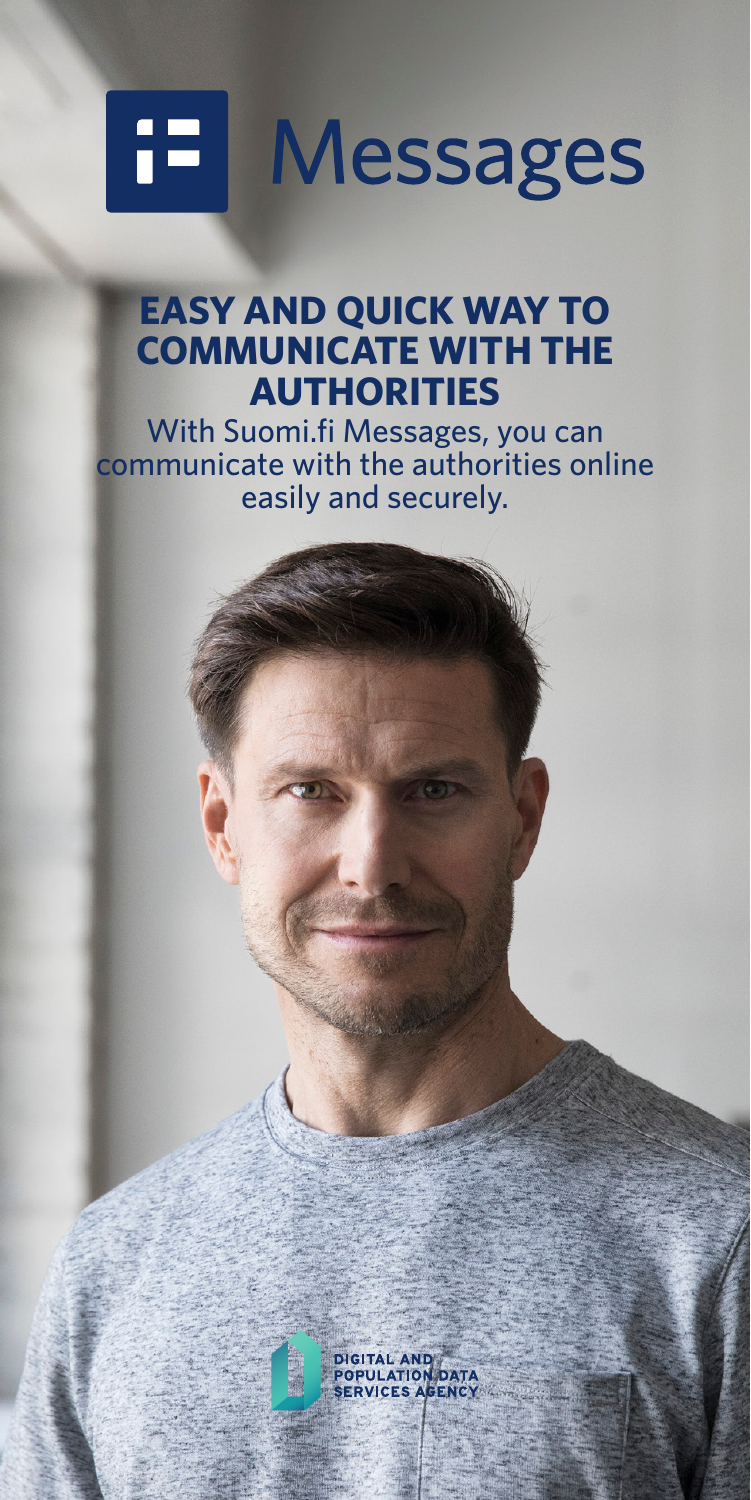## **YOU CAN RECEIVE ELECTRONIC MESSAGES FROM THE AUTHORITES EASILY AND SECURELY**

You can communicate with the authorities more quickly and more easily when you get the public administration messages and decisions via Suomi.fi in electronic format. You are instantly notified by email when you receive a message from the authorities.

You can also use Suomi.fi Messages with a mobile application. You will receive all important messages at once wherever you are - at home, on a holiday or on a trip.

> Read more at Suomi.fi/messages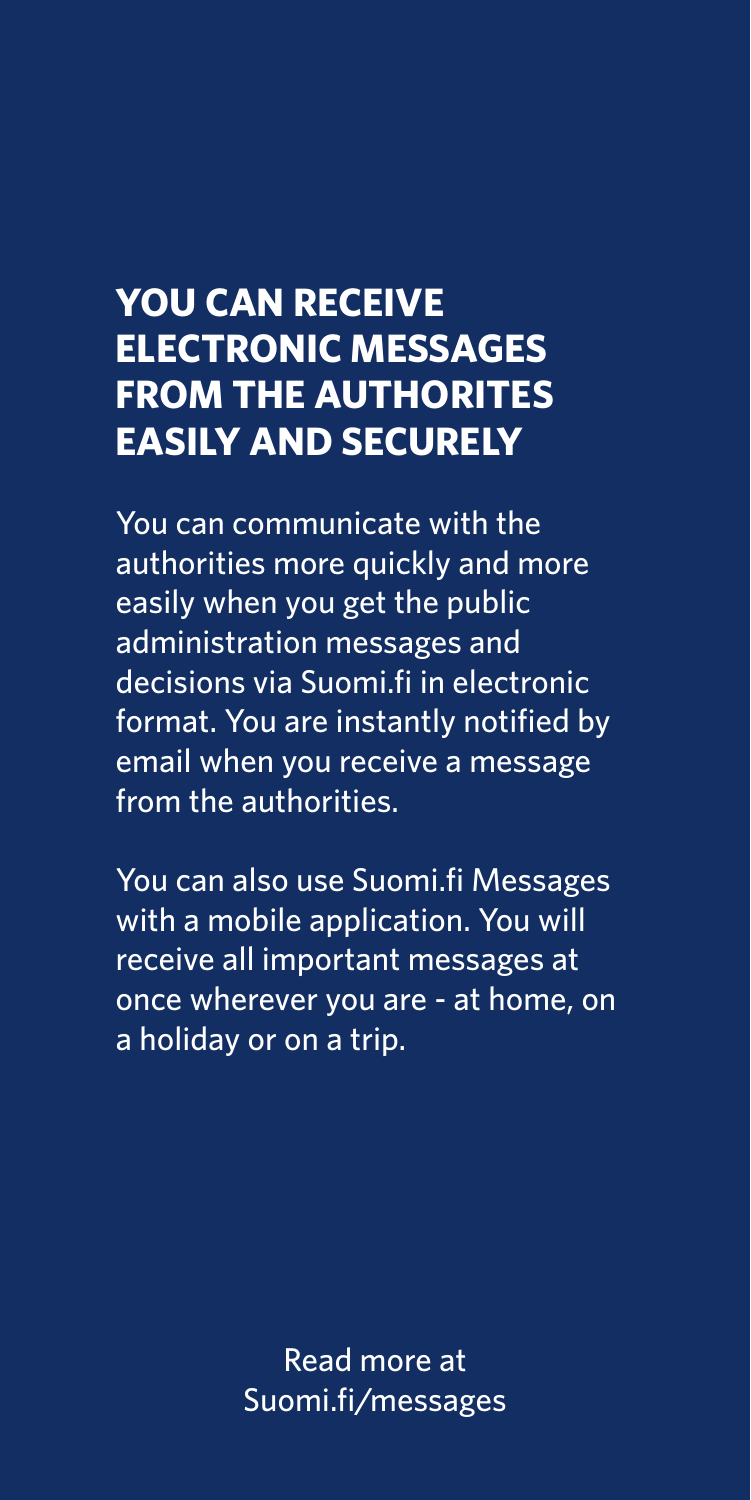

### **BENEFITS OF SUOMI.FI MESSAGES IN BRIEF:**

- You will receive the messages from the authorities at once, wherever you are
- Your messages will reach the right authorities immediately
- You can communicate with the authorities through a secure channel
- Replacing paper mail with electronic communications also protects the environment

### **TO START USING SUOMI.FI MESSAGES:**

- Go to Suomi.fi
- Log in with your bank ID, mobile certificate or ID card
- Go to the menu, select 'Messages' and give your consent to electronic communications. You can now start using the service
- In the future, more and more authorities will send their messages and notifications via Suomi.fi Messages